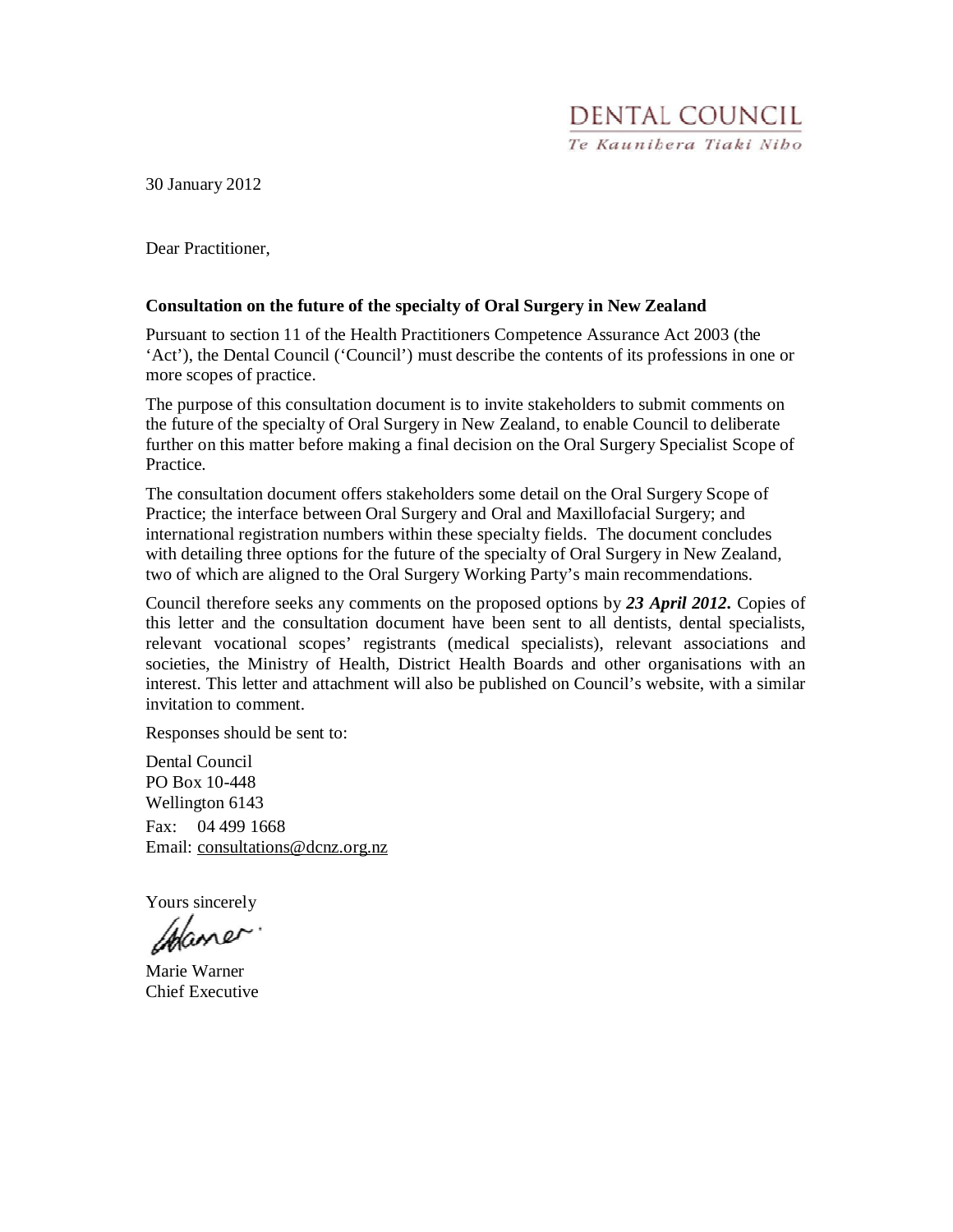# **Consultation Document**

## **The Future of the Specialty of Oral Surgery in New Zealand**

RELEASED 30 JANUARY 2012 SUBMISSIONS DUE 23 APRIL 2012

## **Introduction**

- 1. The purpose of this consultation document is to invite stakeholders to submit comments on the future of the specialty of Oral Surgery in New Zealand, and the possible need to amend, revoke, or replace the Oral Surgery Specialist Scope of Practice.
- 2. This document offers stakeholders some detail on the Oral Surgery Scope of Practice, the Oral and Maxillofacial Surgery Scope of Practice, and their interface with General Dentistry. The paper also highlights international developments and trends in these respective specialty fields.
- 3. The Dental Council does not have a preference for any of the options contained in this document at this stage. The Council wishes to canvass the views of stakeholders on the options set out in the document and any alternative options that stakeholders consider would be preferable.

## **Background**

 $\overline{a}$ 

- 4. For the purpose of all stakeholders a brief overview of the background that led to this consultation document is provided.
- 5. The Oral Surgery Specialist Scope of Practice has been considered by Council on a number of occasions over the past decade. In November 2009 Council decided to consult on the future status of, and issues arising from, the current gazetted Oral Surgery Scope of Practice, including the place of Oral Surgery as a Specialist Scope of Practice in New Zealand.
- 6. The Australian and New Zealand Association of Oral and Maxillofacial Surgeons (ANZAOMS)<sup>1</sup> challenged Council's decision to consult on the Oral Surgery Scope of Practice and argued that Council had unlawfully "re-opened" the Oral Surgery Scope of Practice without consulting with ANZAOMS. In addition, a Council registration decision of an oral surgeon from New South Wales, who was registered pursuant to the Trans-Tasman Mutual Recognition Act 1997 (TTMR Act), was challenged by ANZAOMS. It was argued that the TTMR Act did not require Council to register an Australian registered Oral Surgeon in the Oral Surgery Specialist Scope of Practice.
- 7. A settlement agreement was reached with the New Zealand Association of Oral and Maxillofacial Surgeons (NZAOMS) in August 2010. As part of this settlement, Council revoked its November 2009 decision to consult on the Oral Surgery Specialist Scope of

<sup>1</sup> Challenging Applicant changed during the proceedings from ANZAOMS to the New Zealand Association of Oral and Maxillofacial Surgeons (NZAOMS)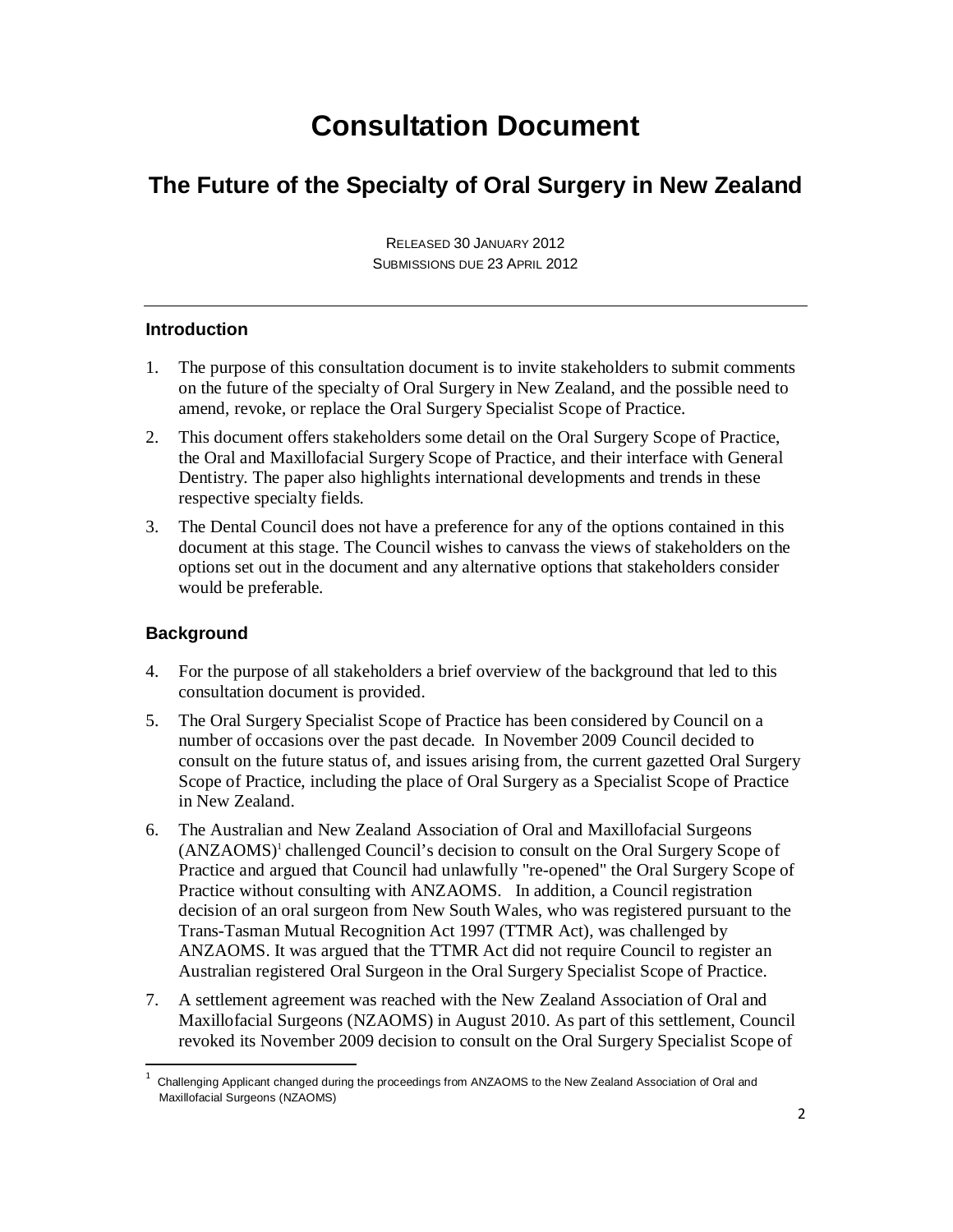Practice, and established a Oral Surgery Working Party<sup>2</sup> ('the working party') of key stakeholders to consider matters relating to the future of the Oral Surgery speciality in New Zealand.

- 8. The working party submitted a report to an Oral Surgery Committee of Council ('the committee') for its consideration. The committee submitted its report together with the working party's report to Council's August 2011 meeting. At this meeting Council decided to consult on this matter with all key stakeholders.
- 9. Council acknowledges the work of the Oral Surgery Working Party members and the detailed report submitted. A copy of the working party report is available from Council's Secretariat on request.

#### **Scopes of Practice**

- 10. In the Health Practitioners Competence Assurance Act 2003 ('the Act') a scope of practice is defined under section 11 as: (*a) means any health service that forms part of a health profession.* The principal purpose of the Council, as set out in section 3 of the Act, is to protect the health and safety of members of the public by providing for mechanisms to ensure that dental practitioners are competent and fit to practise their professions. To achieve this any scope of practice must be clear and understandable to the public.
- 11. The working party report highlighted the rationale and need to define specialist areas or scopes as identified by the General Dental Council (UK):
	- To indicate to patients recognised skills, knowledge and expertise.
	- Protect patients from unwarranted claims from unqualified *[sic]* practitioners.
	- Enable dentists to refer appropriately.
	- Ensure high standards of care by those qualified to work in that scope.
	- To encourage post graduate educations and CPD<sup>3</sup>.
- 12. The working party agreed with this rationale, and was of the view that this was why there needed to be a clear definition of each Scope of Practice in New Zealand.
- 13. The working party report included some recommendations around the definitions and prescribed qualifications for the Oral Surgery Specialist and Oral and Maxillofacial Surgery Specialist Scopes of Practice. These recommendations will not be considered for the purposes of this consultation, as the future of the specialty of Oral Surgery must first be determined before any of the other working party's recommendations can be considered further.

#### **Current Gazetted Scopes of Practice**

<u>.</u>

14. The current Dental Council Scopes of Practice, as Gazetted, for the Oral Surgery Specialists, Oral and Maxillofacial Surgery Specialists and General Dental Practice are as follows:

<sup>2</sup> The working party members were: Sue Ineson (Chair, Layperson), Dr Brian Whitley (NZAOMS representative), Dr Robin Haisman (Ministry of Health representative), Dr Glenn Kirk (Oral Surgery representative) and Dr Paul Scott (NZDA representative).

<sup>3</sup> General Dental Council review of dental based specialties pages 49-51,June 2004.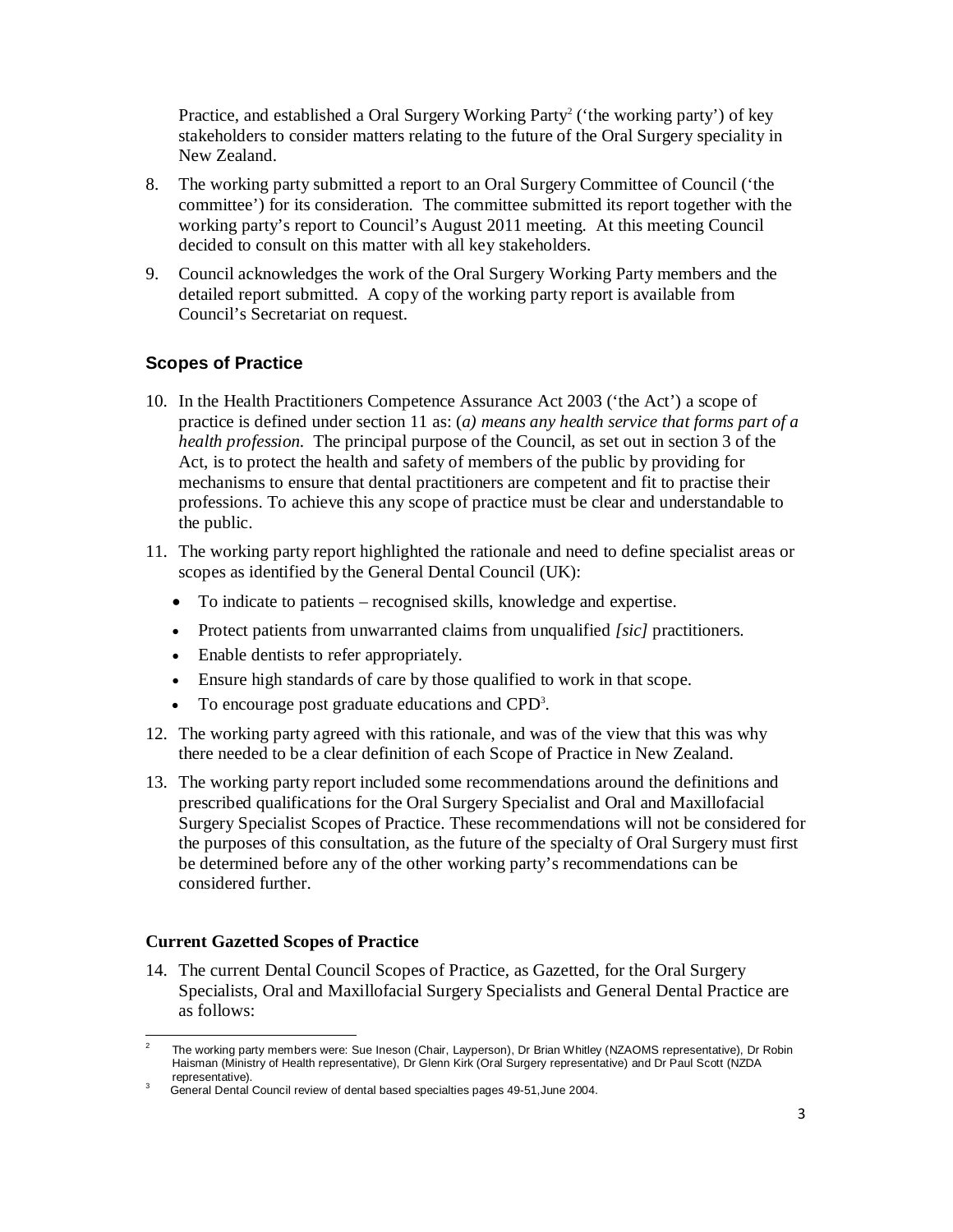#### *Scope of Practice for Oral Surgery Specialists*

Oral Surgery Specialists practise in the branch of dentistry concerned with the diagnosis and surgical management of conditions affecting the oral and dento-alveolar tissues.

Specialist Oral Surgery is undertaken by a dental practitioner who possesses additional postgraduate qualifications, training and experience recognised by Council as appropriate for registration.

#### *Prescribed Qualifications:*

Specialist registration as an Oral Surgeon with the Dental Council of New Zealand as at 18 September 2004.

#### *Scope of Practice for Oral and Maxillofacial Surgery Specialists*

Oral and Maxillofacial Surgery Specialists practise in that part of surgery which deals with the diagnosis, surgical and adjunctive treatment of diseases, injuries and defects of the human jaws and associated structures.

Specialist Oral and Maxillofacial Surgery is undertaken by a dental practitioner who possesses additional postgraduate qualifications, training and experience recognised by Council as appropriate for registration.

#### *Prescribed Qualifications:*

- MDS/MBChB (Oral and Maxillofacial Surgery) University of Otago; or
- an ADC accredited MDS or MDSc or DClinDent in Oral and Maxillofacial Surgery from an ADC accredited Australian University; a medical degree from a medical school listed in the WHO World Directory of Medical Schools or the ECFMG Faimer Directory; or
- registration in oral and maxillofacial surgery with the General Medical Council, UK; or
- Board certification in oral and maxillofacial surgery in a USA or Canadian state and possession of a medical degree from a medical school listed in the WHO World Directory of Medical Schools or the ECFMG Faimer Directory and dental degree; or
- two years or more of full time equivalent postgraduate training in the specialty at a recognised tertiary academic institution or equivalent; evidence of research activity; a pass in the New Zealand Oral and Maxillofacial Surgery Specialist Examination.

#### *Scope of General Dental Practice*

The scope of practice for general dental practice is the practice of dentistry as set out in the documented "Detailed Scope of Practice for General Dental Practice" produced and published from time to time by the Dental Council.

It involves the maintenance of health through the assessment, diagnosis, management, treatment and prevention of any disease, disorder or condition of the orofacial complex and associated structures within the scope of the practitioner's approved education, training and competence.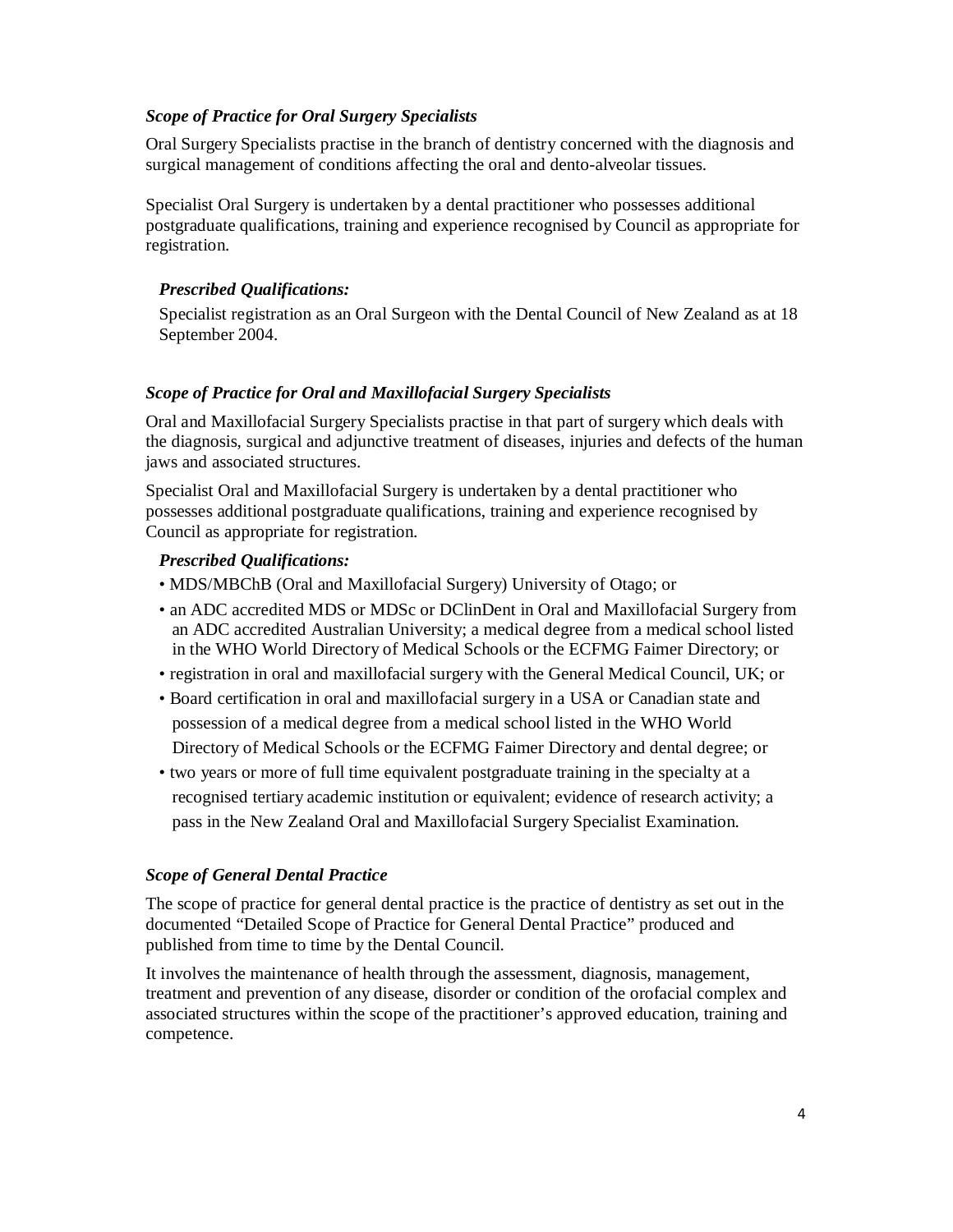## **Detailed Scope of Practice for General Dental Practice**

The Dental Council defines the practice of dentistry as the maintenance of health through the assessment, diagnosis, management, treatment and prevention of any disease, disorder or condition of the orofacial complex and associated structures within the scope of the practitioner's approved education, training and competence.

This involves:

- diagnosis of orofacial conditions and the provision of appropriate information to patients of diagnosis, treatment or management options and their consequences
- removing tooth tissue and/or placing materials for the purpose of either the temporary or permanent restoration or replacement of tooth structure or the rehabilitation of the dentition
- performing procedures on the orofacial complex, teeth, and the hard and soft tissues surrounding or supporting the teeth
- extracting teeth
- administration of local analgesia and/or sedative drugs in connection with procedures on the teeth, jaws and the soft tissues surrounding or supporting the teeth
- prescribing medicines appropriate to the scope of practice, the sale or supply of which is restricted by law to prescription by designated health practitioners
- prescribing special tests in the course of dental treatment
- using ionising radiation, for diagnostic purposes, in the course of the practice of dentistry
- performing procedures on any person preparatory to, or for the purpose of, the construction, fitting, adjustment, repair, or renewal of artificial dentures or restorative or corrective dental appliances.

Practice in this context goes wider than clinical dentistry to include teaching, research, and management, given that such roles influence clinical practice and public safety. Areas of dental practice which were not included in a practitioner's training should not be undertaken unless the practitioner has completed appropriate training and practises to the standards required by the relevant Code of Practice.

#### *Prescribed Qualifications:*

- Bachelor of Dental Surgery, University of Otago; or
- an Australian Dental Council (ADC) accredited undergraduate dental degree from an ADC accredited dental school in Australia; or
- a Commission on Dental Accreditation (CDA) accredited undergraduate dental degree from a CDA accredited dental school in the USA or Canada; or
- a General Dental Council (GDC) accredited undergraduate dental degree from a GDC accredited dental school in the UK, or Commonwealth as listed below:

| Dental School | Dates of recognition  |
|---------------|-----------------------|
| Western Cape  | Before 1 January 1998 |
| Hong Kong     | Before 1 January 2001 |
| Singapore     | Before 1 January 2001 |
| Witwatersrand | Before 1 January 2001 |
| Pretoria      | Before 1 January 2001 |
| Stellenbosch  | Before 1 January 2001 |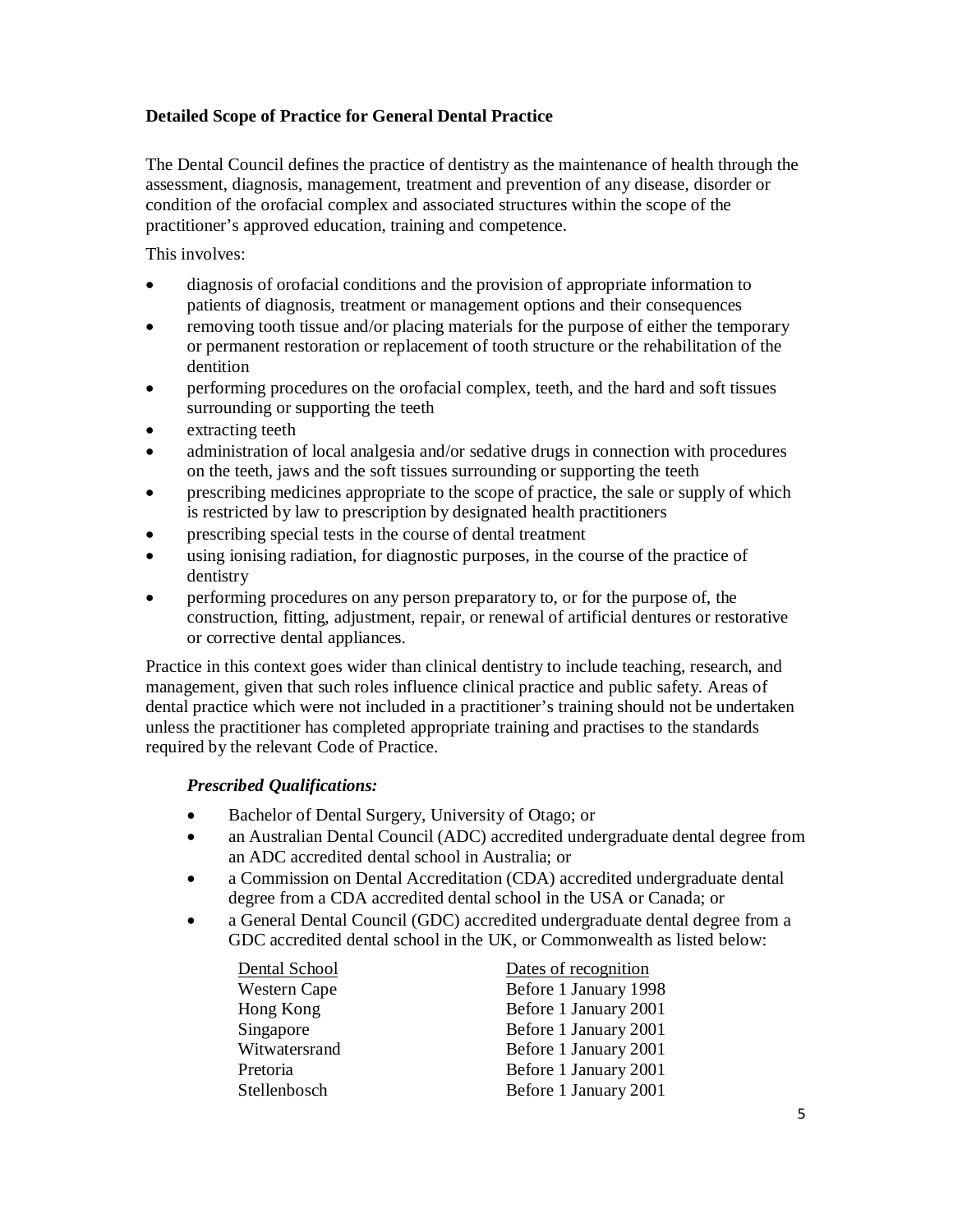| Medical University of South Africa | Between 1 January 1997 |
|------------------------------------|------------------------|
|                                    | and 31 December 2000   |
| Malaysia                           | Between 1 January 1997 |
|                                    | and 31 December 2000;  |

or

- a five year undergraduate dental degree; a pass in the New Zealand Dental Registration Examinations; or
- a five year undergraduate dental degree; a pass in the Australian Dental Council licensing examinations; or
- a five year undergraduate dental degree; a pass in the USA licensing examinations.

## **Current status of the Oral Surgery Scope of Practice**

- 15. Fundamental to this discussion is the issue of the current status of the Oral Surgery Scope of Practice.
- 16. Council is of the view that the Oral Surgery Scope of Practice is currently a gazetted Scope of Practice and that while the current prescribed qualification is unobtainable, there are a number of pathways by which registration in this scope may be possible. For example, an overseas trained Oral Surgeon can apply under section 15(2) of the Act to determine if his/her overseas qualification can be deemed equivalent to, or as satisfactory as a prescribed qualification.
- 17. The committee noted from the working party report that the working party's recommendations are based on the underlying assumption that the Oral Surgery Scope of Practice is "closed" through references in its report such as "reopening the scope of oral surgery".
- 18. Council acknowledges that the working party report clearly illustrates that there is confusion in the profession about the current status of the Oral Surgery Scope of Practice, and this emphasises the need for this consultation document.

## **Training pathways for the various Scopes of Practice**

19. For the purposes of this consultation the indicative training pathways for the Oral and Maxillofacial Surgery Scope of Practice, the Oral Surgery Scope of Practice and the General Dental Practice Scope of Practice in New Zealand are summarised as follows:

| <b>Oral and Maxillofacial</b><br><b>Surgery Scope of Practice</b><br>(Medical Council) |                  | <b>Oral and Maxillofacial</b><br><b>Surgery Scope of Practice</b><br>(Dental Council) <sup>4</sup> |                   | <b>Oral Surgery</b>        |                 | <b>General Dentistry</b> |                   |
|----------------------------------------------------------------------------------------|------------------|----------------------------------------------------------------------------------------------------|-------------------|----------------------------|-----------------|--------------------------|-------------------|
| <b>BDS</b>                                                                             | 5 yrs            | <b>BDS</b>                                                                                         | 5 yrs             | <b>BDS</b>                 | 5 yrs           | <b>BDS</b>               | 5 yrs             |
| <b>MBChB</b>                                                                           | 4 yrs            | MDS/MBChB<br>(OMS)                                                                                 | conjoint<br>5 yrs | Post graduate <sup>5</sup> | $3 \text{ yrs}$ |                          |                   |
| $FRACDS(OMS)$ <sup>6</sup>                                                             | 4 yrs            |                                                                                                    |                   |                            |                 |                          |                   |
| <b>TOTAL</b>                                                                           | $13 \text{ yrs}$ | <b>TOTAL</b>                                                                                       | $10$ yrs          | <b>TOTAL</b>               | 8 yrs           | <b>TOTAL</b>             | $5 \, \text{yrs}$ |

<sup>4</sup> The Dental Council issued a consultation on 16 September 2011, on the FRACDS (OMS) as a proposed prescribed qualification for the Dental Specialty: Oral and Maxillofacial Scope of Practice.

 $\overline{a}$ 

 $5$  Oral Surgery – no current training programme accredited.

 $6$  Fellowship in the Royal Australasian College of Dental Surgeons (Oral and Maxillofacial Surgery).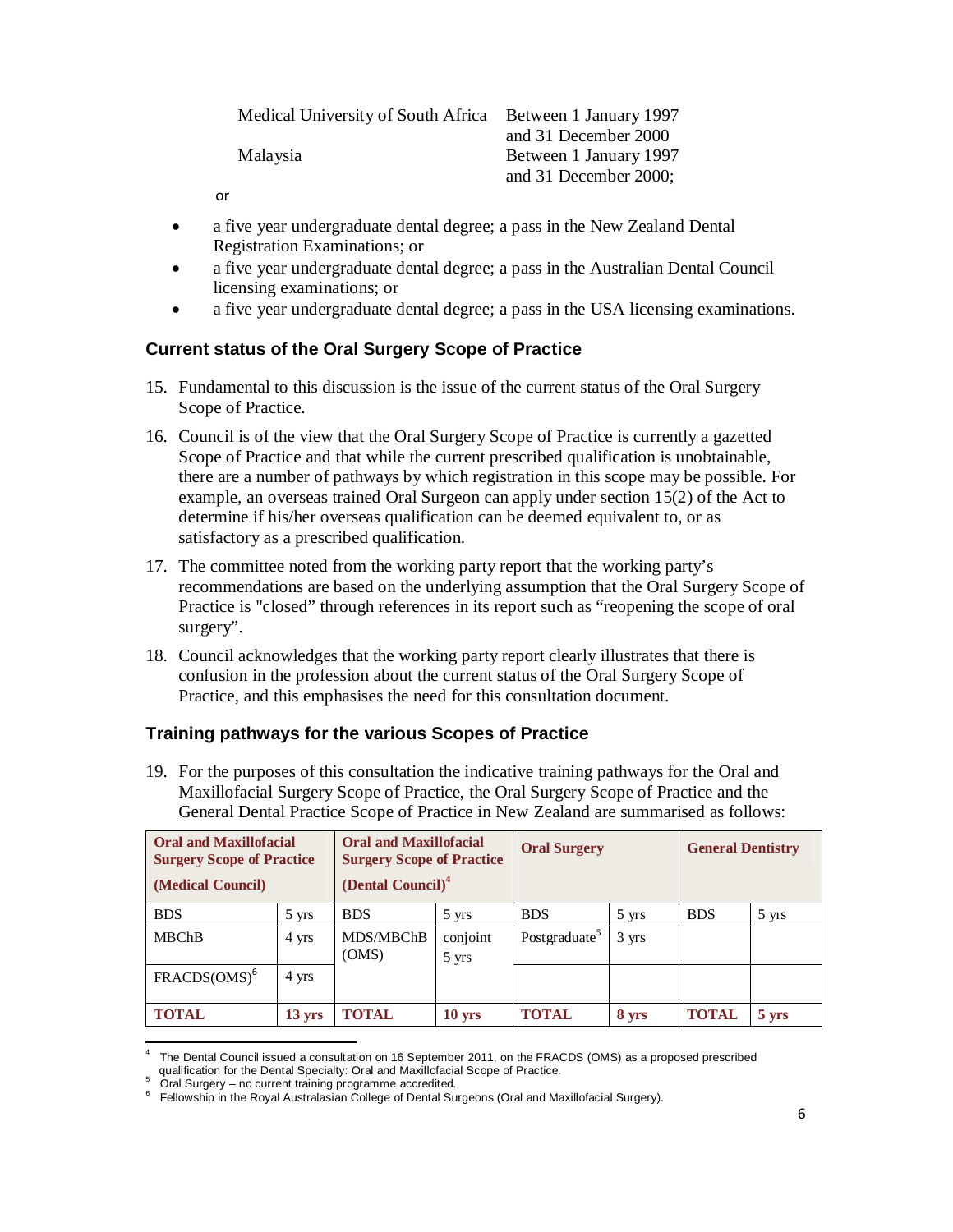- 20. As can be seen from the above table the Oral and Maxillofacial Surgery Scope of Practice is a recognised specialty of both the Dental Council and the Medical Council in New Zealand. Practitioners can have dual registration and apply for an Annual Practising Certificate from both Councils.
- 21. A significant difference in the training, as identified in the table above, is that the Oral and Maxillofacial Surgery training includes a Bachelor of Medicine and Bachelor of Surgery (MBChB) qualification. In principle Oral Surgery training could be expected to follow a similar format as other dental specialties and involve a three year postgraduate training programme. Currently there is no accredited programme in New Zealand gazetted as a prescribed qualification, although there is a postgraduate degree available in Oral Surgery.

#### **Oral and Maxillofacial Surgery related care**

.

- 22. The working party report reflected that a survey, commissioned by ANZAOMS in the past had indicated that access to Oral and Maxillofacial Surgery related care was currently not a concern as the survey concluded:
	- (a) 80% of the OMS Scope of Practice overlap with the Oral Surgery Scope of Practice ie. dento-alveolar surgery.
	- (b) The 20% balance consists of the broader scope areas such as oncology, TMJ, severe infections and reconstructive surgery ie. maxillofacial surgery.
	- (c) That except for a very few places, patients in provincial areas are no further than 90 minutes travel by car away from Oral and Maxillofacial Surgery treatment<sup>7</sup>.
- 23. Council would be interested in stakeholders' views on access to Oral and Maxillofacial Surgery and Oral Surgery care, including whether there is adequate acute cover for these services.

#### **International scenario on Oral and Maxillofacial Surgery and Oral Surgery**

24. The terms of reference for the working party asked the working party members to consider and advise on international developments and trends, including the status of Oral Surgery as a specialty in Australia and the United Kingdom.

<sup>7</sup> Information from an ANZAOMS submission to the Dental Council on "The proposed reintroduction of Oral Surgery as a specialist branch of dentistry", May 2007.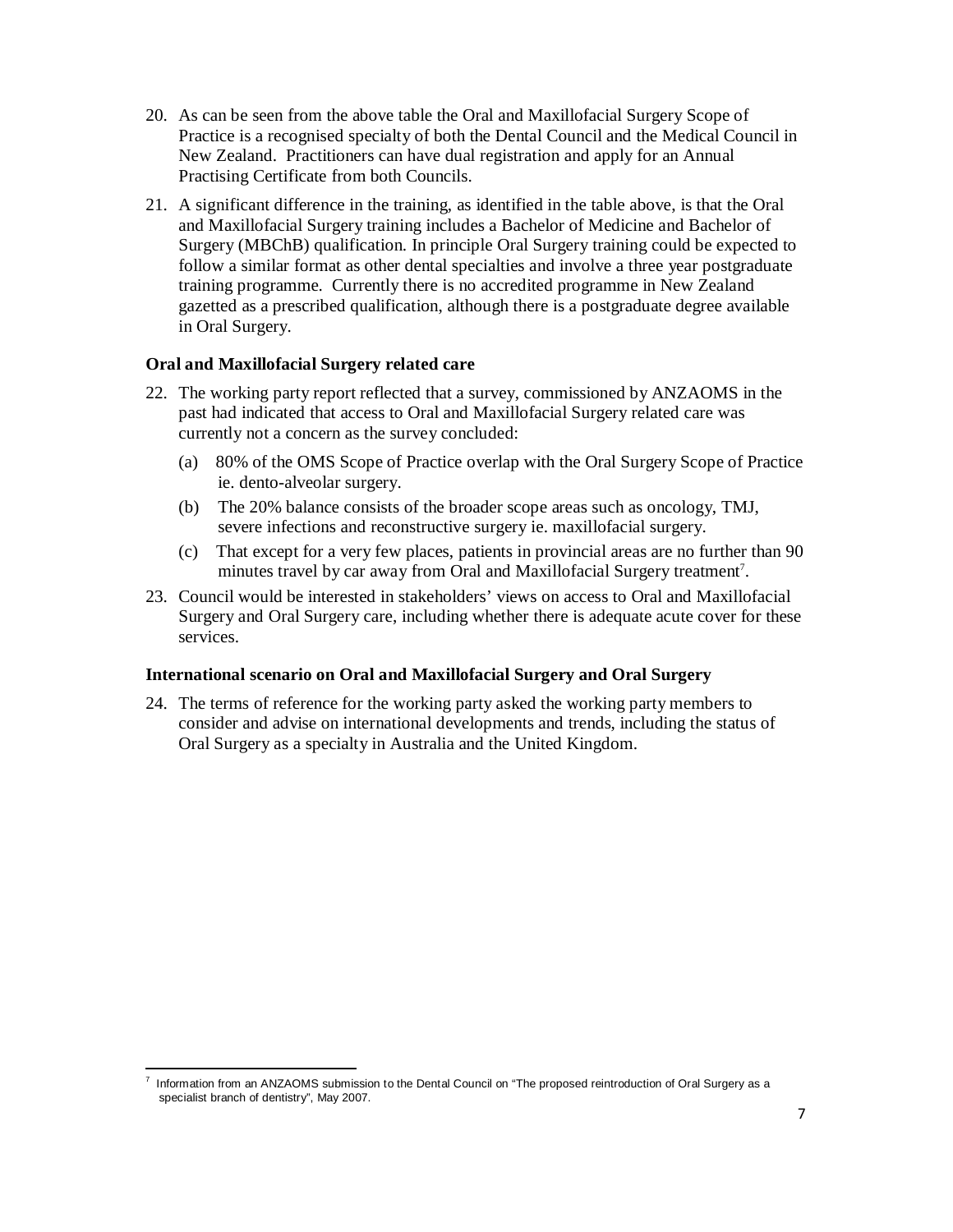25. The working party reported on the current international registration numbers of Oral and Maxillofacial Surgeons and Oral Surgeons, that were detailed as follows:

| <b>International jurisdictions<sup>8</sup></b> | <b>Oral and</b><br><b>Maxillofacial</b><br><b>Surgeons</b> | <b>Oral Surgeons</b> | <b>Population</b> <sup>9</sup> |  |  |
|------------------------------------------------|------------------------------------------------------------|----------------------|--------------------------------|--|--|
| New Zealand - Dental Council <sup>10</sup>     | $41^{11}$                                                  | 5                    |                                |  |  |
| New Zealand - Medical Council                  | 17                                                         | N/A                  | 4.4 million                    |  |  |
| Australia                                      | 86                                                         | 52                   | 22.7 million                   |  |  |
| General Dental Council (GDC)                   | 220                                                        | 749                  | 61.2 million                   |  |  |
| Europe                                         | 2938                                                       | 4600                 | 514.6 million                  |  |  |

- 26. The working party report stated that international trends indicate increased demand for oral surgery related activities. It was noted that there are overseas practising Oral Surgeons and Oral and Maxillofacial Surgeons that could potentially enter the New Zealand workforce. If there is no Oral Surgery Scope of Practice it may limit international practitioners registering in a scope of practice in which they have training and expertise.
- 27. There is an existing Scope of Practice for Oral Surgery in Australia. However, there is currently no accredited qualification for this scope approved and published by the Dental Board of Australia (DBA)<sup>12</sup>. Council, through its involvement in the joint Australian Dental Council<sup>13</sup>/ Dental Council (NZ) Accreditation Committee, is aware that an Australian University has expressed its intent to the DBA to apply for accreditation of its post-graduate programme in the specialist field of Oral Surgery. Any further developments in this area will have potential implications on future TTMR registration applications received by Council.

## **The Proposal**

<u>.</u>

- 28. After consideration of both the working party and Council committee reports, Council is consulting on three options for the future of the specialty of Oral Surgery in New Zealand, two of which are aligned to the Oral Surgery Working Party's main recommendations.
- 29. Council invites comments on the following three options, listed in no particular order or preference, or any alternative options that arise through this consultation process.

 $8$  The GDC and Europe practitioner and population numbers were obtained from the EU Manual of Dental Practice (2009).

<sup>&</sup>lt;sup>9</sup> The population column was not reported in the working party report. This was included by the Dental Council.

<sup>&</sup>lt;sup>10</sup> The New Zealand and Australian practitioner and population numbers are 2011 figures.

 $11$  This includes all 17 OMS practitioners registered with both the Medical Council and Dental Council.

 $12$  The Dental Board of Australia is the registering body in Australia and carries out similar functions to the Dental Council (NZ).

<sup>&</sup>lt;sup>13</sup> ADC is the agent contracted to perform the accreditation and examination functions on behalf of the DBA.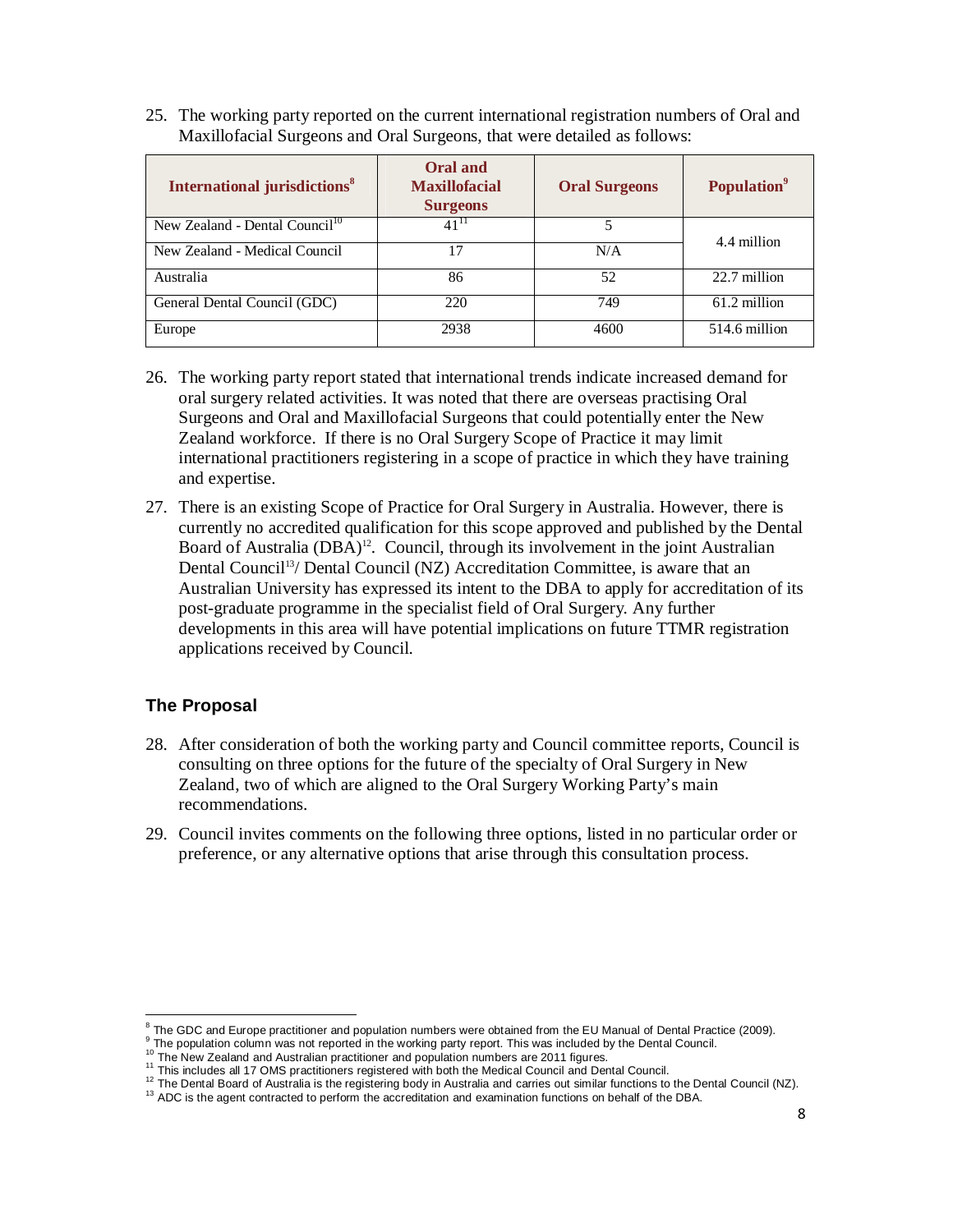| <b>Option 1:</b> Revoke the Oral Surgery Scope of Practice and register Oral Surgeons in the Oral<br>and Maxillofacial Surgery Scope of Practice with conditions to limit their practice. |
|-------------------------------------------------------------------------------------------------------------------------------------------------------------------------------------------|
| <b>Option 2:</b> Retain two separate Scopes of Practice - Oral and Maxillofacial Surgery and Oral<br>Surgery.                                                                             |
| <b>Option 3:</b> Revoke the Oral Surgery Scope of Practice and register Oral Surgeons in the<br>General Dental Scope of Practice.                                                         |

#### **General comments**

- 30. The purpose of this consultation is to consider the future of the specialty of Oral Surgery in New Zealand, and the possible need to amend, revoke, or replace the Oral Surgery Specialist scope of practice.
- 31. Council notes that:
	- (a) Under option 1 and option 3, the Oral Surgery Scope of Practice would be revoked and currently registered oral surgeons would be registered in either the Oral and Maxillofacial Scope of Practice with conditions limiting their scope of practice (option 1) or in the General Dentistry Scope of Practice (option 3). This would mean that Oral Surgery would no longer be recognised as a standalone speciality in New Zealand, and that the Council would not accredit any qualification in Oral Surgery.
	- (b) Council would consider any application for registration from an overseas registered oral surgeon on a case by case basis. Under option 1, this would include considering whether, in the circumstances of the particular case, it would be appropriate to register the overseas registered oral surgeon in the Oral and Maxillofacial Scope of Practice with conditions limiting their scope of practice or, alternatively, in the General Dental Scope of Practice.
	- (c) Under option 2 Oral Surgery would be retained as a standalone speciality in New Zealand. While there is currently no New Zealand accredited academic prescribed qualification for the Oral Surgery Scope of Practice, this option would allow for a programme to be accredited and prescribed for this scope of practice.

#### **The three options**

## *Option 1*: *Revoke the Oral Surgery Scope of Practice and register Oral Surgeons in the Oral and Maxillofacial Surgery Scope of Practice with conditions to limit their practice.*

- 32. The working party report contained the following recommendation (minority support) "*to create one scope for Oral and Maxillofacial Surgery and Oral Surgery and use of conditions to limit the scope*", which intent is aligned with option 1 listed.
- 33. The following points in relation to this option were mentioned in the working party report:
	- a) "To create a new category under the Oral and Maxillofacial Scope of Practice called Oral and Maxillofacial - endorsed in Oral Surgery.
	- b) The existing and new registered Oral Surgery practitioners be incorporated into the Oral and Maxillofacial - endorsed in Oral Surgery Scope of Practice; with conditions attached to their Scope of Practice based on the activities that they are currently entitled to perform, to limit their practice to their competencies.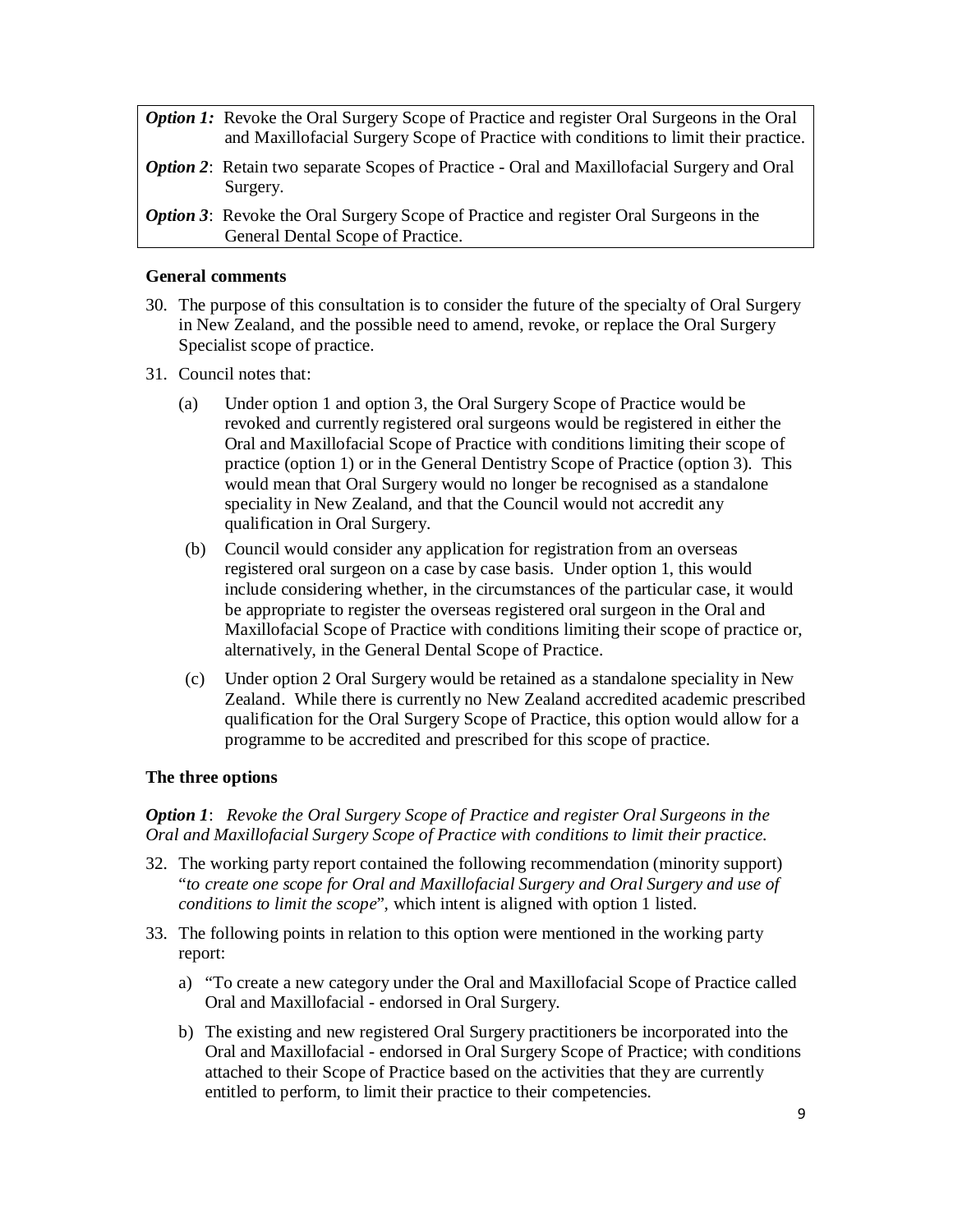- c) The working party noted that one scope for both Oral Surgery and Oral and Maxillofacial Surgery could have the following implications:
	- i. Practitioners with two different qualifications and areas of expertise would be included within one scope, with Oral Surgeons' work being limited through the use of conditions as set out in section 22(3) of the HPCA Act.
	- ii. It may minimise confusion for the public who do not understand the difference between the two groups.
	- iii. It would assist integration between the two groups and would improve peer review and collegial relationships between the two groups.
	- iv. It would avoid proliferation of specialties.
	- v. Linking Oral Surgery too closely with the Oral and Maxillofacial Surgery scope would "medicalise" Oral Surgery.
	- vi. A shortened training period for Oral Surgery could be a disincentive for practitioners to take part in the longer Oral and Maxillofacial Surgery training and give the perception that getting an Oral Surgery qualification is an easier way of obtaining the title of the scope and this would diminish the status/"mana" of the Oral and Maxillofacial Surgery speciality.
	- vii. It may lead to a drop of Oral and Maxillofacial Surgery numbers which in turn would result in fewer practitioners able to perform the range of complex activities now performed by Oral and Maxillofacial Surgery, which in turn could impact on the viability of the Oral and Maxillofacial Surgery as a specialty.
	- viii. The viability of Oral and Maxillofacial Surgery may decrease if there are fewer trainees and if Oral and Maxillofacial Surgery were not able to find enough general work to supplement their more specialised work.
	- ix. It is more complex for the Council to administer."
- 34. Council notes that the recommendation made with minority support was to create a new category under the Oral and Maxillofacial Surgery scope of practice to be called "Oral and Maxillofacial – endorsed in Oral Surgery". Council's view is that if there is to be specialist recognition of Oral Surgery it would be preferable, from an operational and policy (and possibly legal) perspective, to have Oral Surgery as a standalone scope of practice. The option that the Council is therefore consulting on is having one scope of practice for Oral and Maxillofacial Surgery and registering the Oral Surgeons that are currently registered with the Dental Council in this scope of practice with conditions limiting their practice to their competencies.
- 35. Council further notes that under option 1 Oral Surgery would no longer be recognised as a speciality in New Zealand. Oral Surgeons that are currently registered with the Dental Council would be registered as Oral and Maxillofacial Surgeons with conditions limiting their Scope of Practice, and any Australian registered Oral Surgeons (TTMR applicants) and other international registered Oral Surgeons may be registered as Oral and Maxillofacial Surgeons with conditions limiting their Scope of Practice.
- 36. Council would be interested in stakeholder views on whether option 1 would minimise or increase confusion for the public who may not understand the difference between the two groups.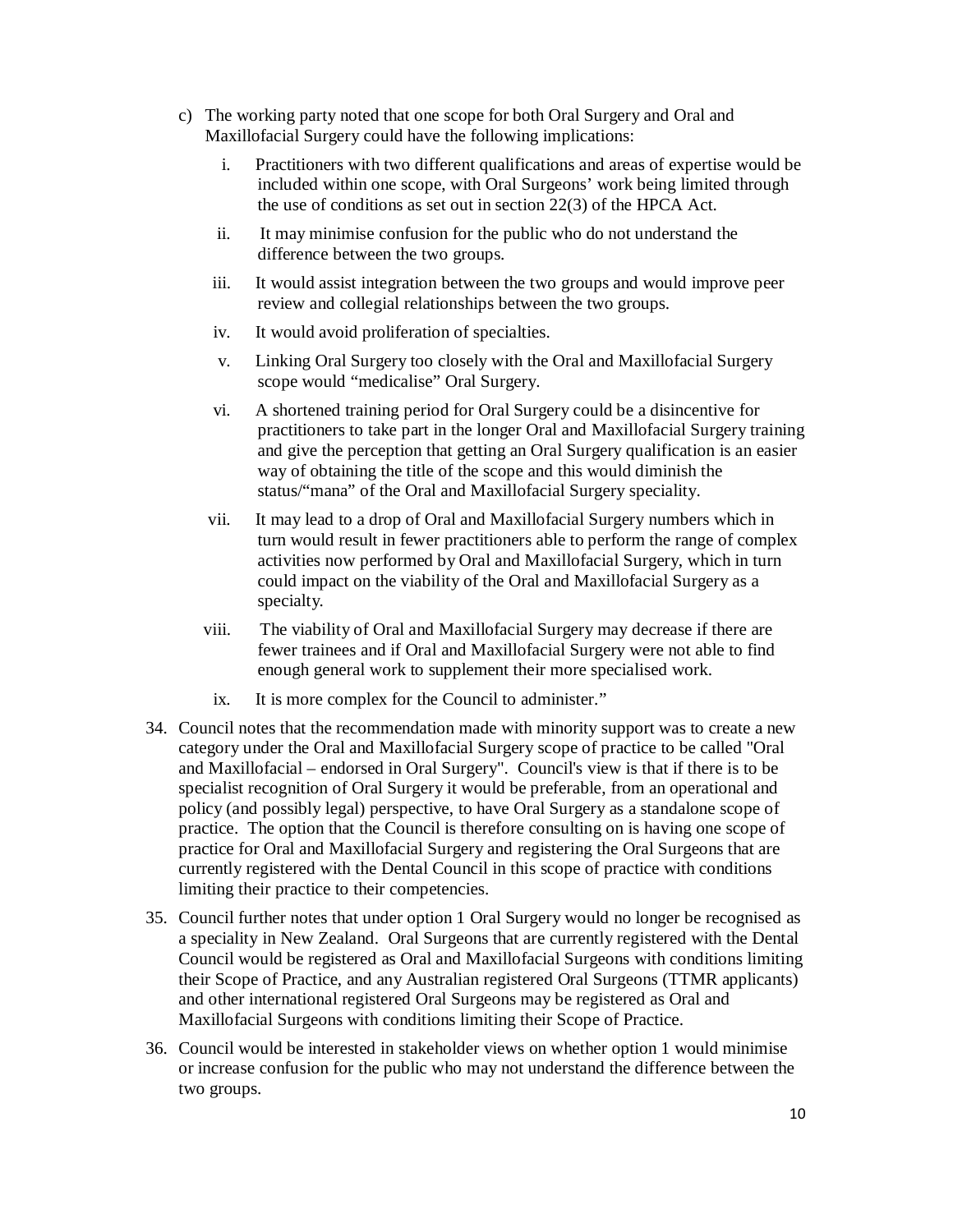**Option 2:** *Retain two separate Scopes of Practice - Oral and Maxillofacial Surgery and Oral Surgery.*

- 37. The working party report contained a similar recommendation, supported by the majority of the working party members, which concluded that "*there is a place for the Oral Surgery Scope of Practice as a separate Specialist Scope of Practice in New Zealand*".
- 38. The working party report raised the following in relation to option 2:
	- a) "Oral Surgery provides for a shortened training pathway (8 years) with increased number of registered Oral Surgery practitioners, this may improve access to care in underserviced areas.
	- b) General dentists are increasingly limiting their range/scope of activities and Oral Surgery can take over the more advanced surgical work not now delivered by general dentists.
	- c) This may mean an increase in the number of Oral Surgeons coming into New Zealand when there may not be sufficient work available for the current Oral Surgery and Oral and Maxillofacial Surgery workforces.
	- d) There was concern that there may be a large increase in Oral Surgery practitioners as the shorter training course may be seen to be more cost effective for students and employers which could result in decreased work available to Oral and Maxillofacial Surgery. This may decrease viability of Oral and Maxillofacial Surgery as a career as there would not be enough general work to supplement their more specialised work."
- 39. Council notes that option 2 makes provision for TTMR and other international registrants to register within their original registered specialty.
- 40. There is currently no New Zealand accredited academic prescribed qualification for the oral Surgery Scope of Practice, however this option allows for a programme to be accredited and prescribed for this scope of practice.

#### *Option 3*: *Revoke the Oral Surgery Scope of Practice and register Oral Surgeons in the General Dental Scope of Practice.*

- 41. The committee reported that option 3 was not included in the working party's final report recommendations, however it was discussed by the working party during its meeting held in March 2011.
- 42. Council would like to highlight the following in relation to option 3:
	- a) Oral Surgery would no longer be recognised as a standalone speciality in New Zealand.
	- b) Australian registered oral surgeons (TTMR applicants) and other international registered Oral Surgeons would not be able to transfer into a similar Scope of Practice and will lose their original specialist status.